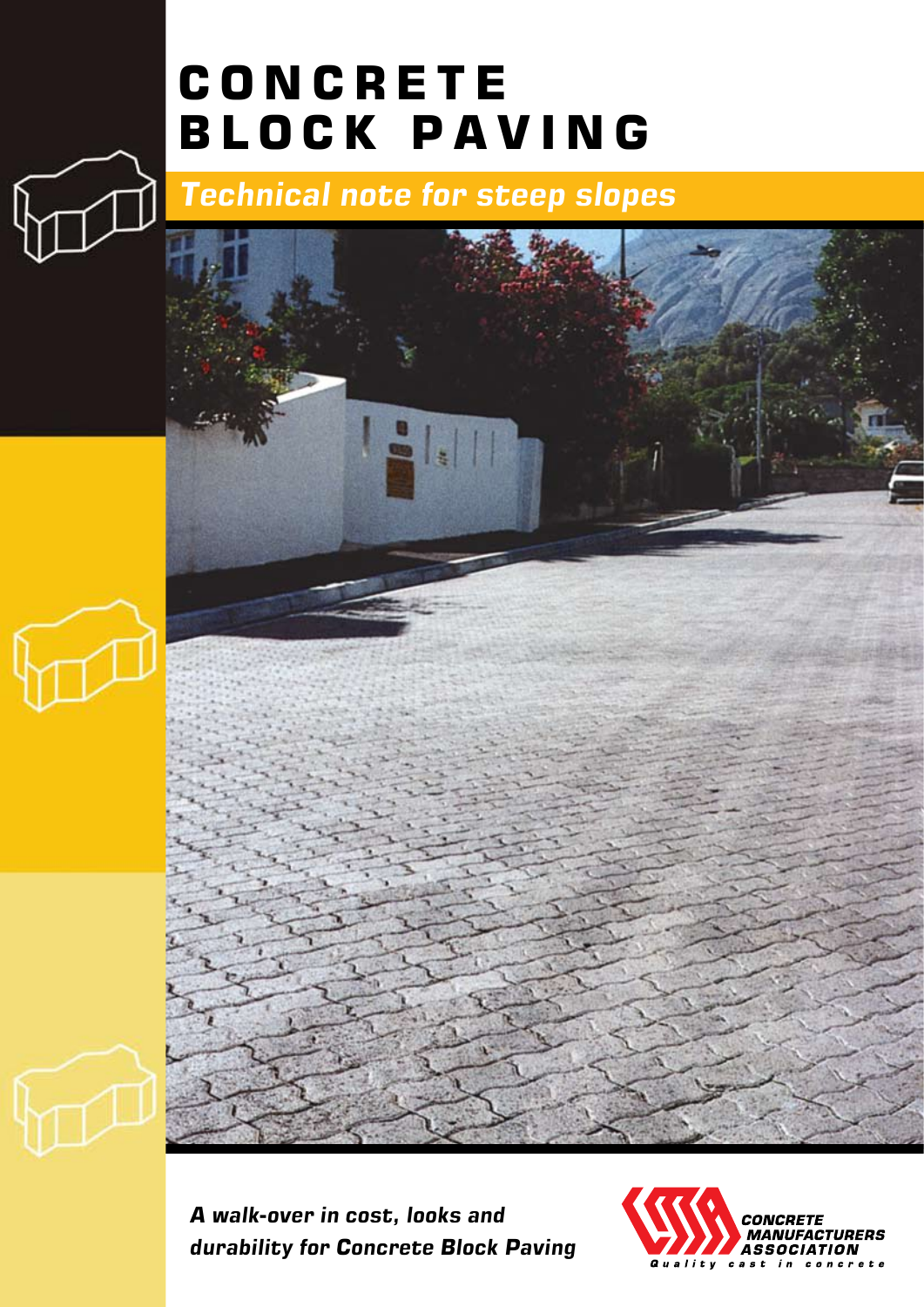

# *1. CONSTRUCTION OF 1. CONSTRUCTION OF STEEP SLOPES STEEP SLOPES*

The construction of roads on steep slopes poses particularly interesting challenges for road engineers. The horizontal ( inclined) forces exerted on the road surface are severely increased due to traffic accelerating (uphill), braking (downhill) or turning. These horizontal forces cause distress in most conventional pavements, resulting in rutting and poor riding quality.; Experience has shown that concrete block paving (cbp) performs well under such severe conditions.

Although cbp performs well on steep slopes, there are certain considerations that must be taken into account during the design and construction of the pavement:



**Figure 1** – Typical section through anchor beam showing dimensions

### *1.1 Anchor beam*

 It is common practice to construct edge restraints (kerbing and anchor beams) along the perimeter of all paving to contain the paving and prevent horizontal creep and subsequent opening of joints. Due to the steepness of the slope, the normally vertical traffic loading will have a surface component exerted on the blocks in a downward direction. This force is aggravated by traction of accelerating vehicles up the hill and breaking of vehicles down the hill. If uncontained, these forces will cause horizontal creep of the blocks down the slope, resulting in opening of

joints at the top of the paving. An anchor beam at the lower end of the paving is necessary to prevent this creep. Figure 1 shows a typical section through an anchor beam. Anchor beams should be used on roads where the slope is greater than 12%. Between 8% and 12% anchor beams should be used at the discretion of the engineer.

# *1.2 Spacing and position of anchor beams*

There are no fixed rules on the spacing of anchor beams (if any) above the essential bottom anchor beams. This should be determined by the engineer. However the following can be used as a guideline:-

| <b>Slope</b>          | <b>Spacing of anchor beams</b> |  |
|-----------------------|--------------------------------|--|
| 12%                   | 30m                            |  |
| 15%                   | 20 <sub>m</sub>                |  |
| 20%                   | 15m                            |  |
| <b>0.0.0.00.0.0.0</b> |                                |  |

See figure 2 for details

It is standard practice when laying cbp to start at the lower end and to work upwards against the slope. This practice will ensure that if there is any movement of blocks during the laying operation, it will help to consolidate the blocks against each other, rather than to open the joints. If one is constructing a road over undulating topography, it is suggested that one begins at the low point of the dip and work away in both directions simultaneously. No anchor beam is required at the low point.

### *1.3 Construction of anchor beam*

For ease of construction, it is recommended that the blocks are laid continuously up the gradient. Thereafter, two rows of blocks are uplifted in the position of the beam, the subbase excavated to the required depth and width and the beam cast, such that the top of the beam is 7-10mm lower than the surrounding block work. This allows for settlement of the pavers. This method of construction will ensure that the anchor beam interlocks, with the pavers and eliminates the need to cut small pieces of block.



**Figure 2** – Spacing of anchor beams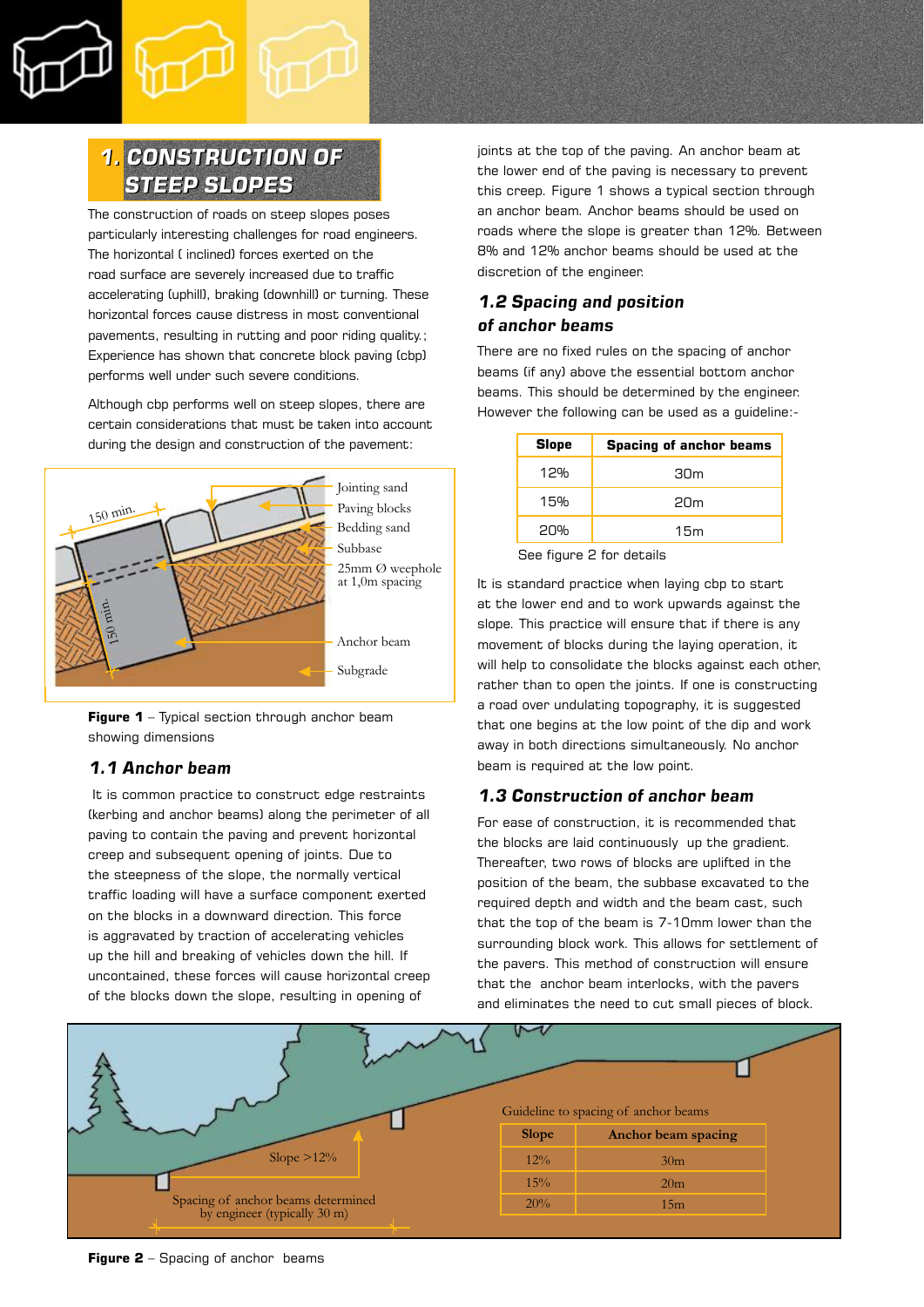### *1.4 Subbase drainage*

As with other pavement surfaces, rain water can penetrate through the joints in the cbp. With steep slopes, the tendency is for this water to travel down the slope in the bedding sand layer and accumulate at the anchor beam. If unattended, this water can lead to softening of the subbase, settlement, and possible pumping. To eliminate this problem, it is important to provide subsoil drainage, immediately upstream of the anchor beam. Figure 3 shows two methods of achieving this. In addition weepholes should be cast into the anchor beam.



Jointing sand Paving blocks Bedding sand Geotextile (if required) No-fines block wrapped in geofabric

Subgrade









### *1.5 Surface drainage*

Due to the steep slopes, the storm water, which flows down the road during a storm can attain relatively high velocities. If uncontrolled, this flow can cause erosion of the jointing sand and result in the paving losing its integrity. The following are a number of precautionary measures, which can be used to prevent this erosion:

- Blocks should be laid in herringbone pattern at  $45^{\circ}$  to the kerbing. See figure 4. Not only does this practice encourage the flow of water to the side channels, but it maximises the arching action of the paving against the kerb;
- $\blacksquare$  If the blocks are to be laid in stretcher bond, then it is important that the lines are normal to the direction of flow of water;
- $\Box$  The road should have a reasonable camber or cross fall (slope>3%) to ensure that the stormwater is diverted to the gutters and does not run down the centre of the road. Blocks should be laid such that the finished level is approximately 5mm above the gutter to prevent ponding along the edges;
- Interlocking blocks (type S-A) should be used as the shape prevents flow build up along the joints, which reduces creep or surface movement:
- **80mm thick blocks have an advantage over** 60mm, as the additional depth of joint mitigates against wash out;
- $\Box$  Care should be taken to ensure that joint widths are within specification;
- $\Box$  The gradings of bedding sand and jointing sand shall be as in SANS 1200 MJ. If possible, ensure that the jointing sand contains a little clay;
- $\Box$  Sealing of the joints with a proprietary sealer.

### *1.6 Top edge maintenance*

As a result of the forces described previously, there could be a small amount of horizontal creep and sliding of the blocks due to the horizontal consolidation of the jointing sand. This could result in an opening up of the top edge joint.

Although this gap does not affect the structural integrity of the pavement, it does need addressing as it can lead to ingress of water. Typically, the pavement should be monitored after 3-6 months, and if a joint has opened up, it should be filled with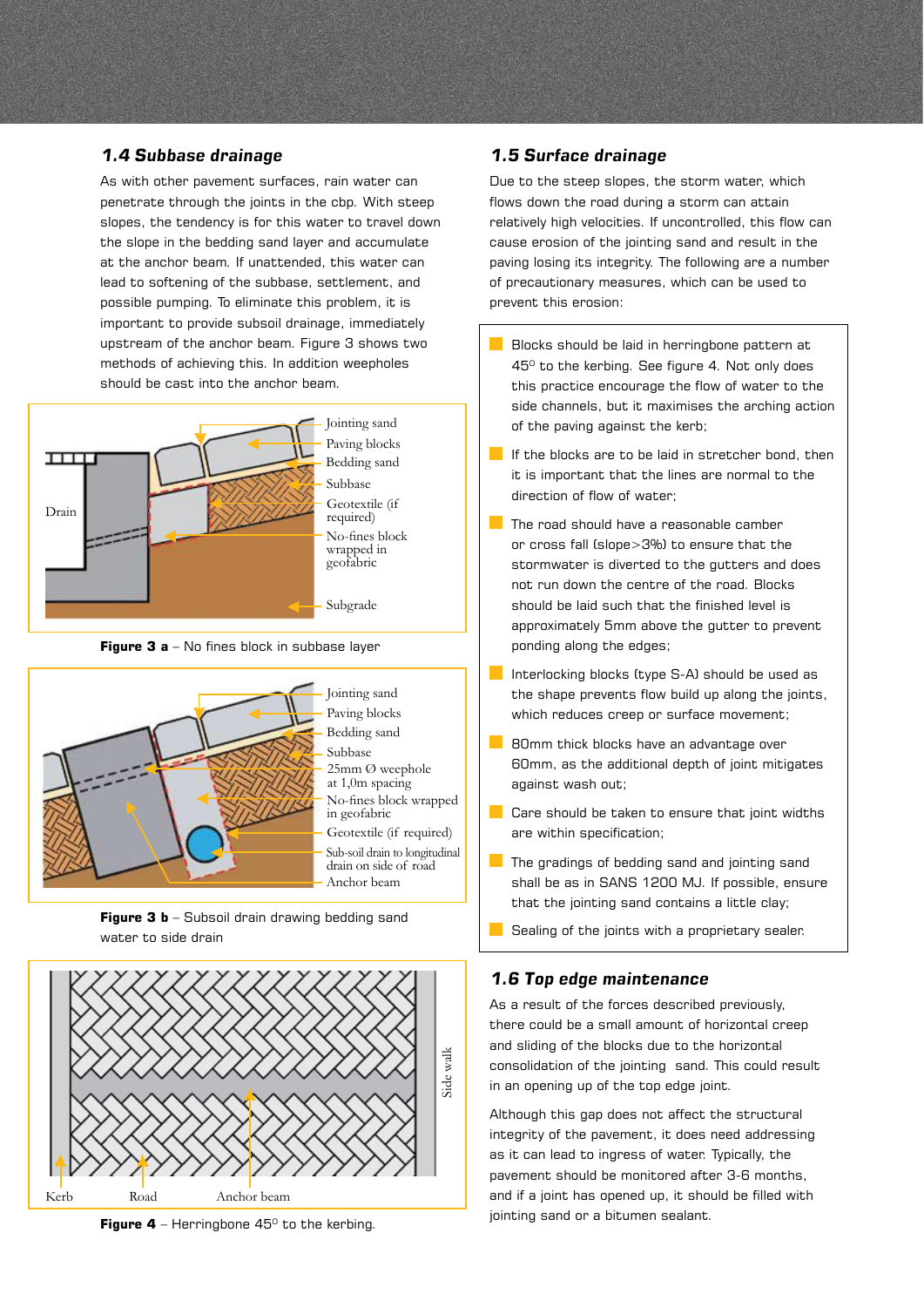

**Photograph 4** – Upper Rhine Road



**Photograph 6** – Avenue Charmante



**Photograph 8** – Upper Rhine Road - section still to be rehabilitated

## **CREDITS**

**Client:** Cape Town Municipality **Contractor:** Cape Town Municipality, Roads Department, Ebenezer **CBP Supplier:** Inca (Cape)



**Photograph 5** – Anchor beam in Avenue Charmante



**Photograph 7** – Avenue Chamante



**Photograph 9** – Upper Rhine Road - after rehabilitated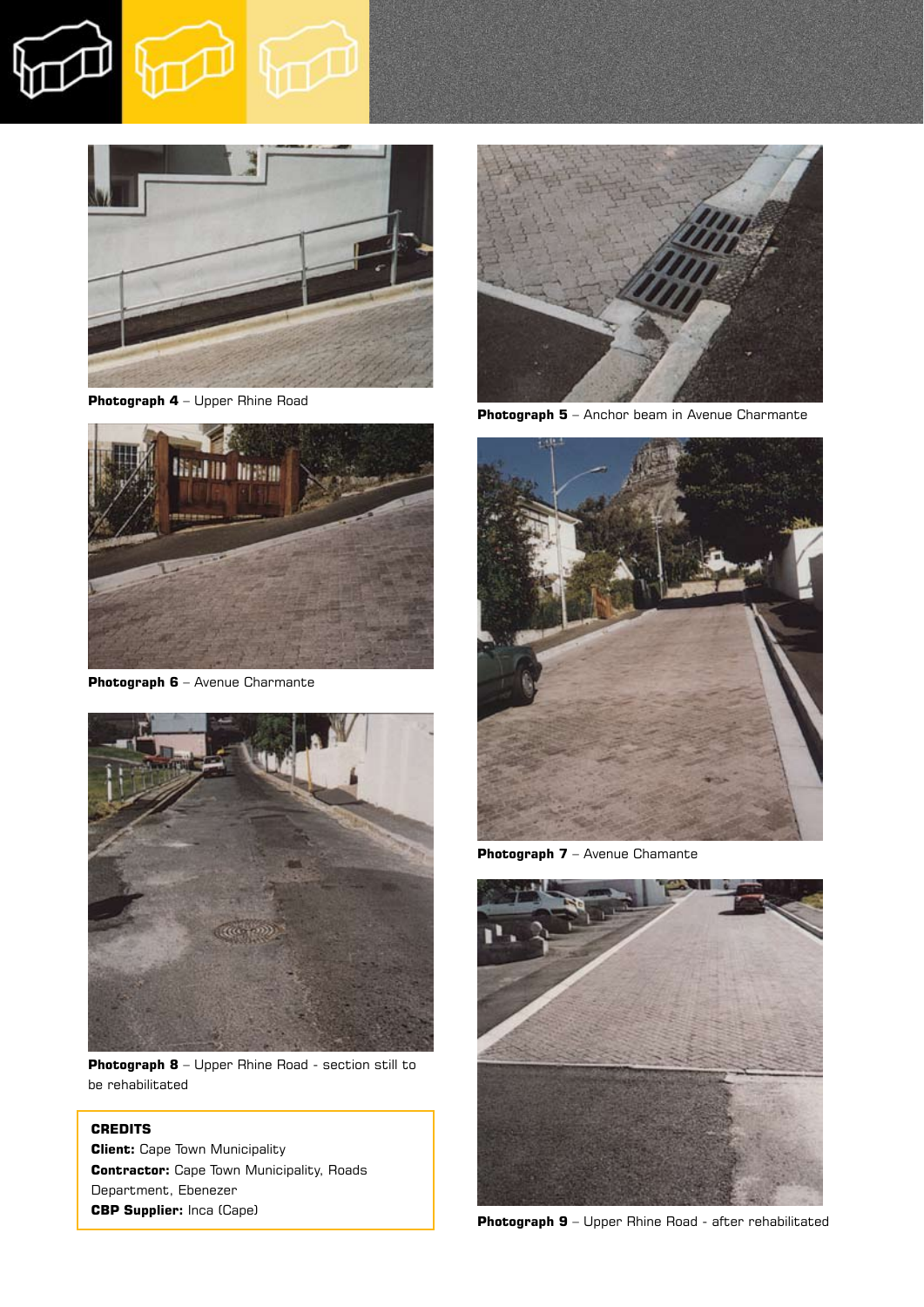

**Figure 5** – Plan view of Boundary Road, Greenpoint

# *2. CAPE TOWN – 2. CAPE TOWN – CASE STUDY CASE STUDY*

Of particular interest are a number of very steep roads in Cape Town, which were rehabilitated using concrete block paving. The roads which were paved are given in Table 1.

A concrete slab pavement was considered as an alternative, but concrete block paving was chosen for the following reasons:

**Concrete block paving can be uplifted and replaced** relatively easily and so makes maintenance of underground services a relatively easy operation.

**Concrete block paving can be opened to traffic** immediately upon completion and requires no curing.

| Road             | Suburb     | <b>Slope</b> |
|------------------|------------|--------------|
| Boundary Road    | Greenpoint | 23%          |
| Avenue Charmante | Fresnaye   | 18%          |
| Upper Rhine Road | Seapoint   | フフ%          |

**Table 1** – Roads in Cape Town repaved with cbp



50mm Stabilised G1 Existing subgrade in herringbone at  $45^\circ$ 200mm G1 crusher run compacted to 98% Mod. AASHTO 20mm Bedding sand



**Figure 6**-Pavement layers of Cape Town roads under review



### **Photograph 1**

– Anchor beam, showing gap due to creep of blocks immediately downside of anchor beam



**Photograph 2** – Boundary Road after rehabilitation



**Photograph 3** – Anchor beam at bottom of Upper Rhine Road